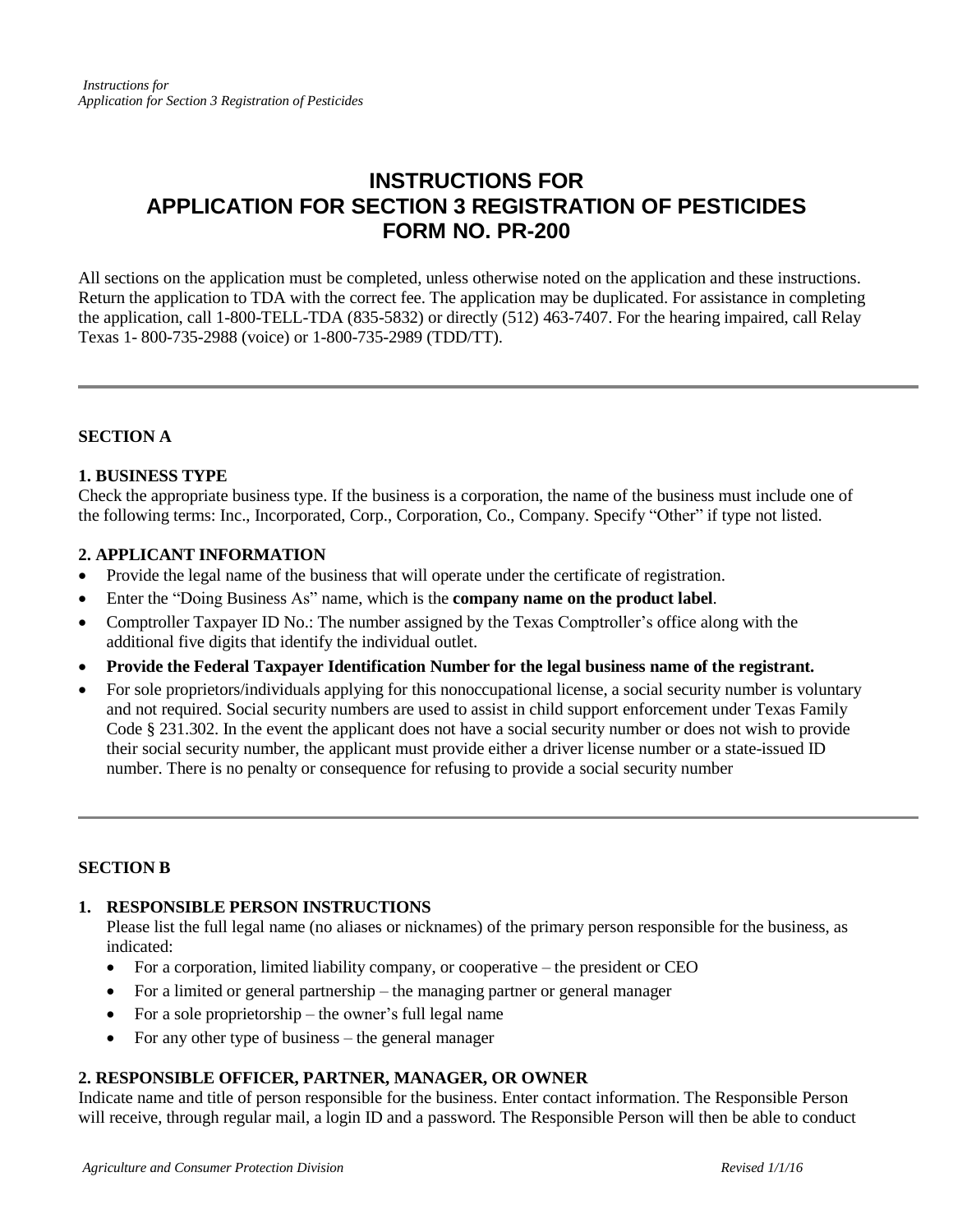business related to their license(s) online, including viewing their licenses, making changes to their company information, and renewing licenses.

The Responsible Person will receive correspondence from TDA, including licenses and other documents, **ONLY** if a separate Person to Contact becomes unavailable. Otherwise, the Responsible Person will not receive any correspondence or documentation from TDA.

#### **NOTE: The Person to Contact, named by the business in Section C of this form, is the preferred signatory of this application. That person may be the Responsible Person.**

#### **3. RESPONSIBLE PERSON MAILING ADDRESS**

The Texas Department of Agriculture (TDA) website login ID and password will be mailed to the responsible person at this address.

## **SECTION C**

#### **1. PERSON TO CONTACT FOR LICENSE-RELATED MATTERS**

Enter the name of a designated person, along with that person's contact information, who can discuss and answer questions about license-related issues.

#### **NOTE: The Person to Contact, named by the business, is the preferred signatory of this application. That person may be the Responsible Person.**

All correspondence, licenses, and other documents will be sent to the Person to Contact at the email address listed below. Approximately  $30 - 45$  days in advance of the expiration date of the license/certificate, the contact employee will receive a renewal invoice via email that will include a login ID and password to access TDA's internet website. The contact employee will then be able to conduct business related to their assigned license(s) online, including viewing their licenses, making changes to their company information, and renewing their licenses. A business can appoint one contact person to manage online all of the company's licenses.

#### **2. MAILING ADDRESS**

Enter the address at which the Person to Contact receives general correspondence, where applicable.

#### **SECTION D**

#### **1. OUT-OF-STATE APPLICANTS ONLY**

Check either the Texas Secretary of State or the "Other" box and enter the resident agent's contact information. Only fill out the Resident Agent contact information if the Texas Secretary of State box is not checked.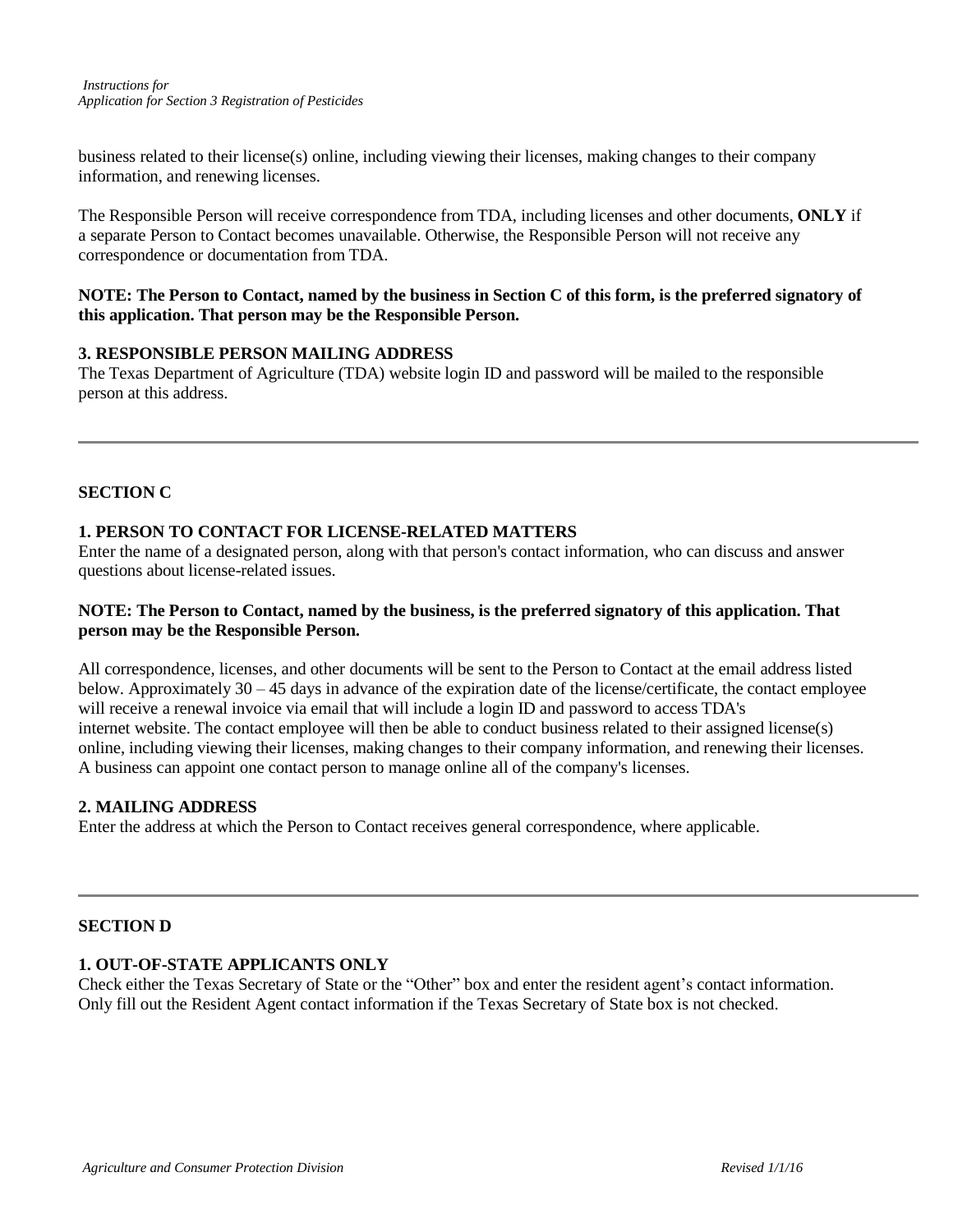## **SECTION E**

#### **NOTE: Texas Department of Agriculture accepts only checks, cashier's checks, or money orders.**

#### **1. PAYMENT**

Set effective date for license. See fee table below for payment information. Check method of payment. Enter check number, cashier's check number or money order number. Enter amount remitted.

Send application and payment to: Texas Department of Agriculture, P.O. Box 12401, Austin, TX 78711

# **NOTE: REGISTRATION IS NOT VALID UNTIL ALL DOCUMENTS AND FEES ARE RECEIVED AND APPLICATION HAS BEEN APPROVED BY TDA.**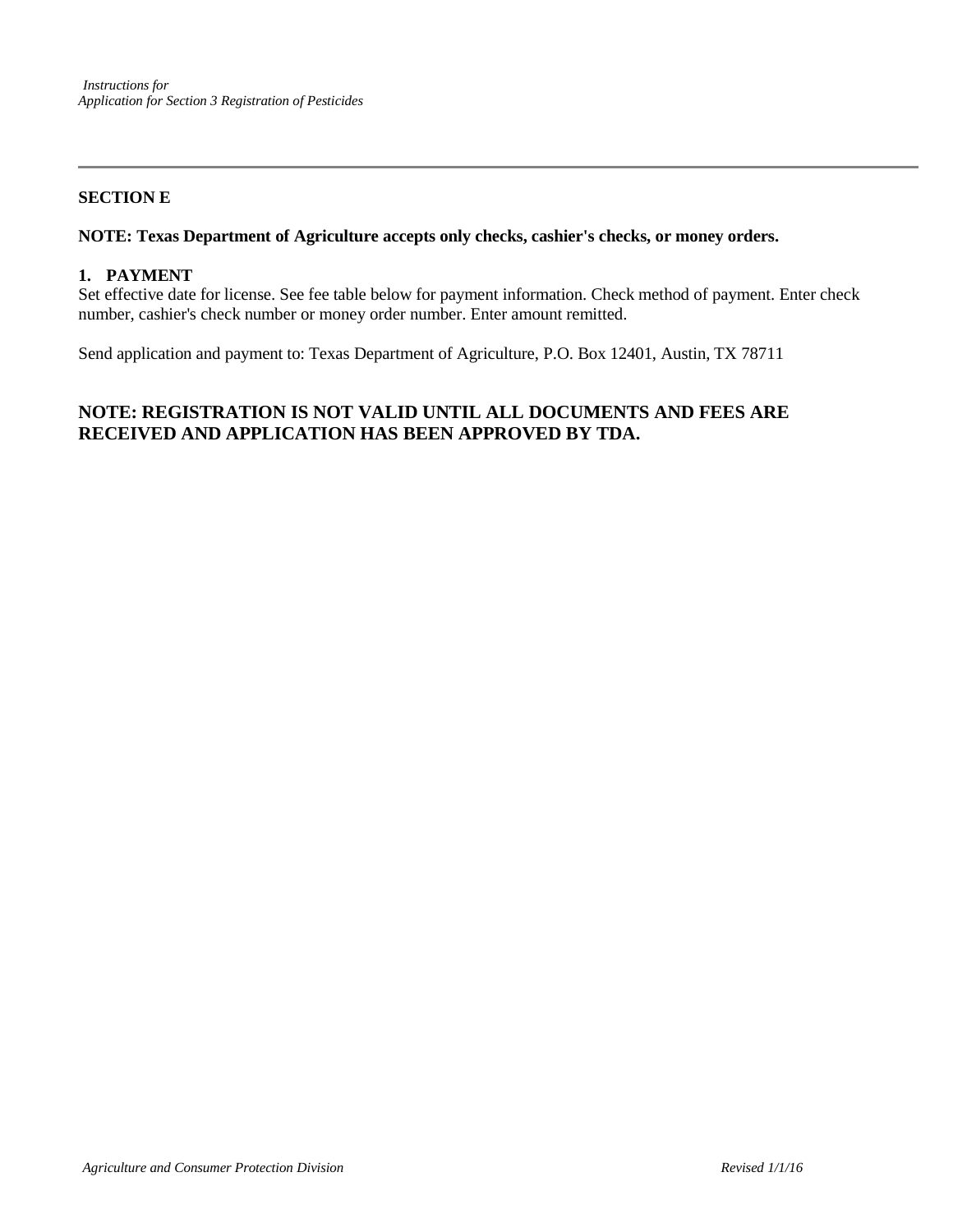|                                   | <b>EVEN NUMBERED YEARS</b>    |                              |                              |                               |  | ODD NUMBERED YEARS            |                              |                              |                               |
|-----------------------------------|-------------------------------|------------------------------|------------------------------|-------------------------------|--|-------------------------------|------------------------------|------------------------------|-------------------------------|
|                                   |                               | 2nd                          | 3rd                          | 4th                           |  | 1st                           | 2nd                          | 3rd                          | 4th                           |
| 1st Letter                        | 1st Quarter                   | Quarter                      | Quarter                      | Ouarter                       |  | Quarter                       | Quarter                      | Quarter                      | Quarter                       |
| of<br>company<br>name<br>(DBA) on | Jan thru<br>Mar even          | Apr thru<br>Jun even         | Jul thru<br>Sep even         | Oct thru<br>Dec even          |  | Jan thru<br>Mar odd           | Apr thru<br>Jun odd          | Jul thru<br>Sep odd          | Oct thru<br>Dec odd           |
| Label                             | years                         | years                        | years                        | years                         |  | years                         | years                        | years                        | years                         |
|                                   |                               |                              |                              |                               |  |                               |                              |                              |                               |
| $#$ , A, B                        | \$675.00                      | \$600.00                     | \$525.00                     | \$450.00                      |  | \$375.00                      | \$300.00                     | \$225.00                     | \$150.00                      |
| Expires                           | $3/31$ two<br>vears<br>hence  | $3/31$ two<br>vears<br>hence | $3/31$ two<br>years<br>hence | $3/31$ two<br>years<br>hence  |  | $3/31$ of<br>next year        | $3/31$ of<br>next year       | $3/31$ of<br>next year       | $3/31$ of<br>next year        |
|                                   |                               |                              |                              |                               |  |                               |                              |                              |                               |
| $\mathbf C$                       | \$150.00                      | \$675.00                     | \$600.00                     | \$525.00                      |  | \$450.00                      | \$375.00                     | \$300.00                     | \$225.00                      |
| Expires                           | $6/30$ of<br>this year        | $6/30$ two<br>years<br>hence | $6/30$ two<br>years<br>hence | $6/30$ two<br>years<br>hence  |  | $6/30$ of<br>next year        | $6/30$ of<br>next year       | $6/30$ of<br>next year       | $6/30$ of<br>next year        |
|                                   |                               |                              |                              |                               |  |                               |                              |                              |                               |
| D, E                              | \$225.00                      | \$150.00                     | \$675.00                     | \$600.00                      |  | \$525.00                      | \$450.00                     | \$375.00                     | \$300.00                      |
| Expires                           | $9/30$ of<br>this year        | $9/30$ of<br>this year       | $9/30$ two<br>years<br>hence | $9/30$ two<br>years<br>hence  |  | $9/30$ of<br>next year        | $9/30$ of<br>next year       | $9/30$ of<br>next year       | $9/30$ of<br>next year        |
|                                   |                               |                              |                              |                               |  |                               |                              |                              |                               |
| F THRU I                          | \$300.00                      | \$225.00                     | \$150.00                     | \$675.00                      |  | \$600.00                      | \$525.00                     | \$450.00                     | \$375.00                      |
| Expires                           | $12/31$ of<br>this year       | $12/31$ of<br>this year      | $12/31$ of<br>this year      | $12/31$ two<br>years<br>hence |  | $12/31$ two<br>years<br>hence | $12/31$ of<br>next year      | $12/31$ of<br>next year      | $12/31$ of<br>next year       |
| J-M                               | \$375.00                      | \$300.00                     | \$225.00                     | \$150.00                      |  | \$675.00                      | \$600.00                     | \$525.00                     | \$450.00                      |
| Expires                           | $3/31$ of<br>next year        | $3/31$ of<br>next year       | $3/31$ of<br>next year       | $3/31$ of<br>next year        |  | $3/31$ two<br>years<br>hence  | $3/31$ two<br>years<br>hence | $3/31$ two<br>years<br>hence | $3/31$ two<br>years<br>hence  |
|                                   |                               |                              |                              |                               |  |                               |                              |                              |                               |
| N-Q                               | \$450.00                      | \$375.00                     | \$300.00                     | \$225.00                      |  | \$150.00                      | \$675.00                     | \$600.00                     | \$525.00                      |
| Expires                           | $6/30$ of<br>next year        | $6/30$ of<br>next year       | $6/30$ of<br>next year       | $6/30$ of<br>next year        |  | $6/30$ of<br>this year        | $6/30$ two<br>years<br>hence | $6/30$ two<br>years<br>hence | $6/30$ two<br>years<br>hence  |
|                                   |                               |                              |                              |                               |  |                               |                              |                              |                               |
| R, S                              | \$525.00                      | \$450.00                     | \$375.00                     | \$300.00                      |  | \$225.00                      | \$150.00                     | \$675.00<br>$9/30$ two       | \$600.00                      |
| Expires                           | $9/30$ of<br>next year        | $9/30$ of<br>next year       | $9/30$ of<br>next year       | $9/30$ of<br>next year        |  | $9/30$ of<br>this year        | $9/30$ of<br>this year       | years<br>hence               | $9/30$ two<br>years<br>hence  |
|                                   |                               |                              |                              |                               |  |                               |                              |                              |                               |
| T-Z                               | \$600.00                      | \$525.00                     | \$450.00                     | \$375.00                      |  | \$300.00                      | \$225.00                     | \$1,50.00                    | \$675.00                      |
| Expires                           | $12/31$ two<br>years<br>hence | $12/31$ of<br>next year      | $12/31$ of<br>next year      | $12/31$ of<br>next year       |  | $12/31$ of<br>this year       | $12/31$ of<br>this year      | $12/31$ of<br>this year      | $12/31$ two<br>years<br>hence |

Example:

If your Company's name is All-Ban, but you're doing business as Jerry's and you apply in July of an odd year (2017). Find the "J" line, and follow it to your application date (July odd). Your fee is \$525.00. The expiration date is listed below the fee amount.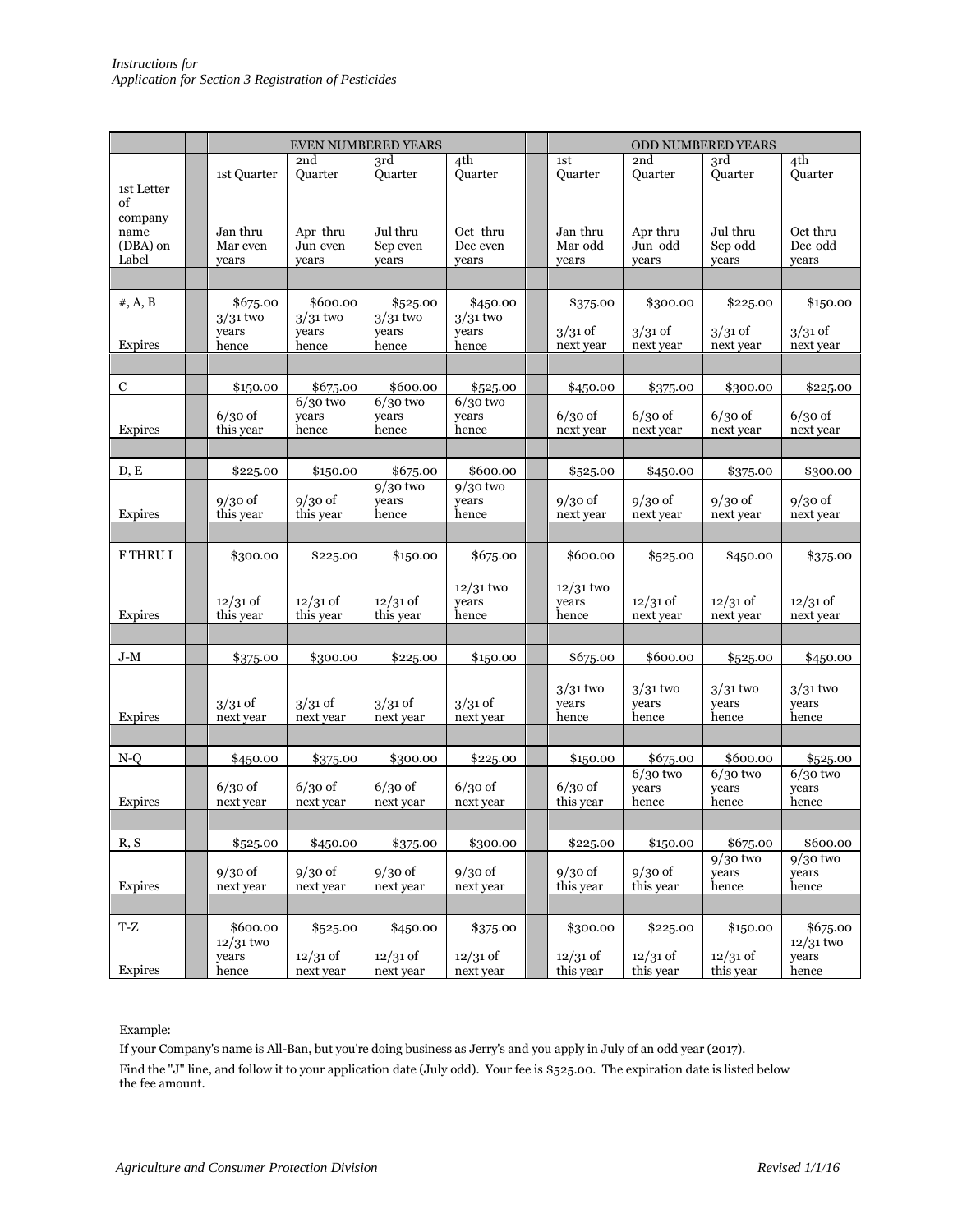#### **SECTION F**

#### **1. SIGNATURE**

After reading the summary, print and sign your name, and date the form. Your signature here indicates that you have read the summary and that you are aware of your responsibilities regarding the issuance of the requested license.

#### **SECTION G 1. PRODUCT LISTING**

- Enter EPA Registration Number and Product Name for each product you want to register.
- Check the box to declare if the Product is Restricted Use.

#### **SECTION H**

#### **1. CHECK LIST**

To ensure prompt processing of your registration, please check to see that you have included all of the necessary information and documents.

- Registration of Pesticides Application
- Fee
- Product Label for each product registered
- EPA Supplemental Registration of Distribution Form 8570-5, if appropriate for each product registered
- Material Safety Data Sheet for each product registered. Must have complete product name and current name and address of registrant.
- Current EPA Stamped Accepted Label(s) -- Include letter containing EPA comments page, if appropriate for each product registered
- Other EPA Supporting Documentation as Appropriate for each product registered. Notifications, Amendments Transfer of registration papers, etc. Notifications, Amendments Transfer of registration papers, etc.
- Alternate brand name form, EPA Form 8570-1 or EPA approved letter, if appropriate.